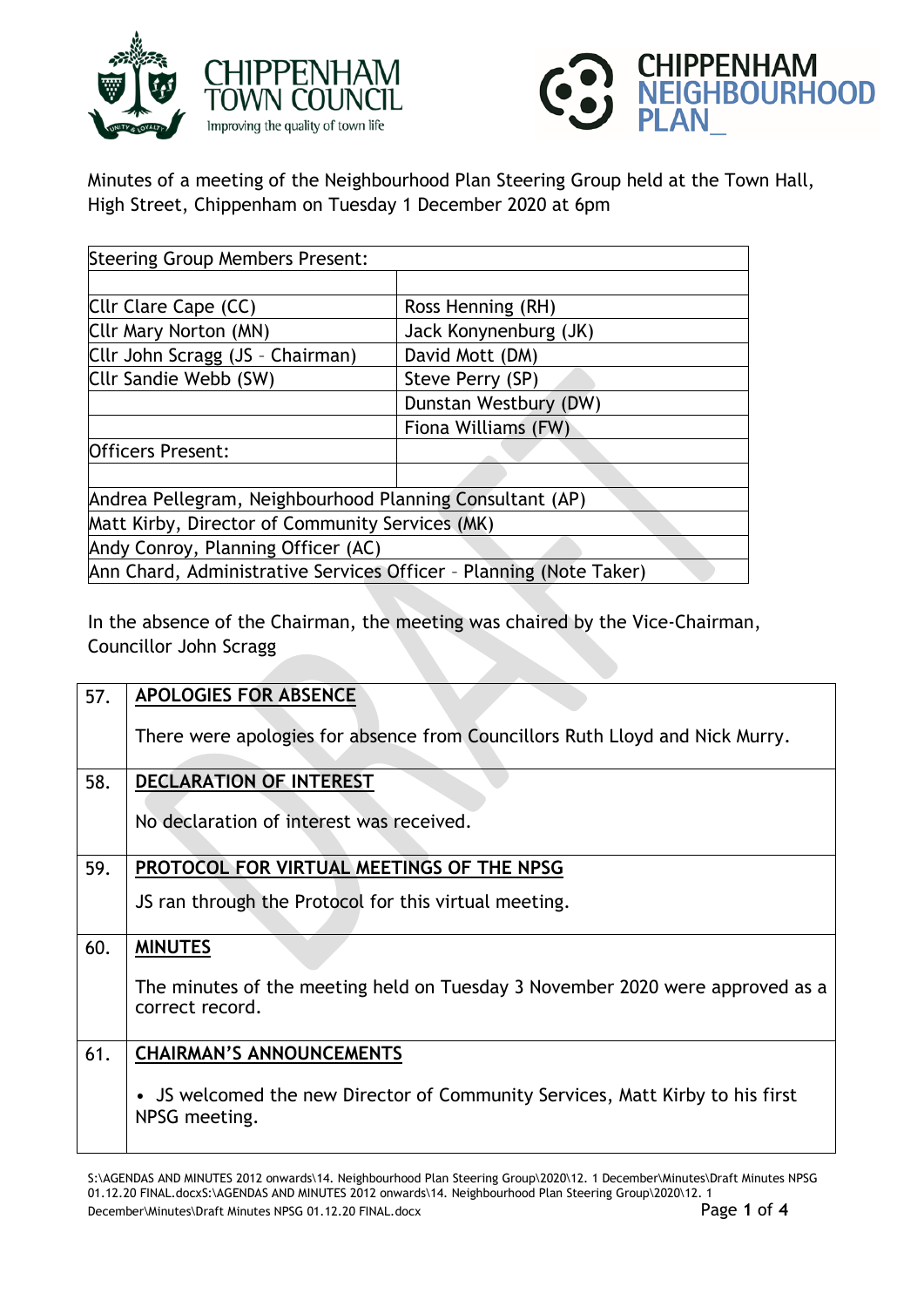• Wiltshire Local Plan Review - JS reported that a Cabinet meeting had been held today to agree a report setting out arrangements for a public consultation on growth areas for the Plan in early 2021.

AC explained that Chippenham growth areas had now been published and these areas were to the south and east with up to 5,100 houses. Masterplans for these areas were more detailed than expected. The Cabinet report has only just been published and the SG will come back to it in Jan/Feb to form a strategy on how to deal with it and how it might affect the NP policies (and how we might affect WC policies). The Leader had mentioned that the HIF Bid documents should be published before Christmas with a separate public consultation in the New Year. When data comes in on Covid-19 trends, the NP will need to be updated to reflect changes.

SP raised concerns regarding being given only 48 hours to read such a large document before questions could be put to Cabinet. JS asked AC to include a link to the relevant section of the Cabinet report referring to Chippenham.

SG members who had attended the meeting gave feedback. Feedback from other parties included the need for the document to be much stronger with regard to the overall vision, closer ties with climate emergency and a vision for transport. SP stressed that traffic data should take into account changes to working lifestyles due to the pandemic and the climate emergency (meaning more people currently working from home and continuing to do so in future) and this may radically change the housing numbers and traffic assumptions for Chippenham and WC should review these. He added that WC had explained that the traffic data they were using for modelling was that used at the EIP into Chippenham Site Allocations DPD and so is old data. DW thought that WC had more recent traffic modelling data, as he had been collecting traffic data for Wiltshire Council 2 years ago. SP noted that freight traffic had also not been taken into account.

AP said it was important to think about how to respond to the upcoming public consultation as the NP should not address strategic issues, but CTC would want to respond regarding housing numbers and location of growth areas. She suggested AC write a letter to WC requesting the background evidence to help with policies. AC added that CTC will want to do a separate response and perhaps the NP could do a more focused response.

AP suggested a separate meeting to look at the WC Masterplan policies and check they match the policies in the NP Design Code. The Design Code has already been shared with WC and comments from WC are being looked at by AC. AP's view was that the Masterplan is a local policy and not a strategic policy and suggested stating that we claim the Masterplan for the NP. RH asked AC for a meeting to discuss revising the Design Guide.

• WALPA – AC reported that the meeting scheduled with WC for last Friday had been cancelled. The 5-year housing land supply figures were due to be released at this meeting but are delayed by 2 weeks as per the announcement at WC Cabinet.

## **Actions:**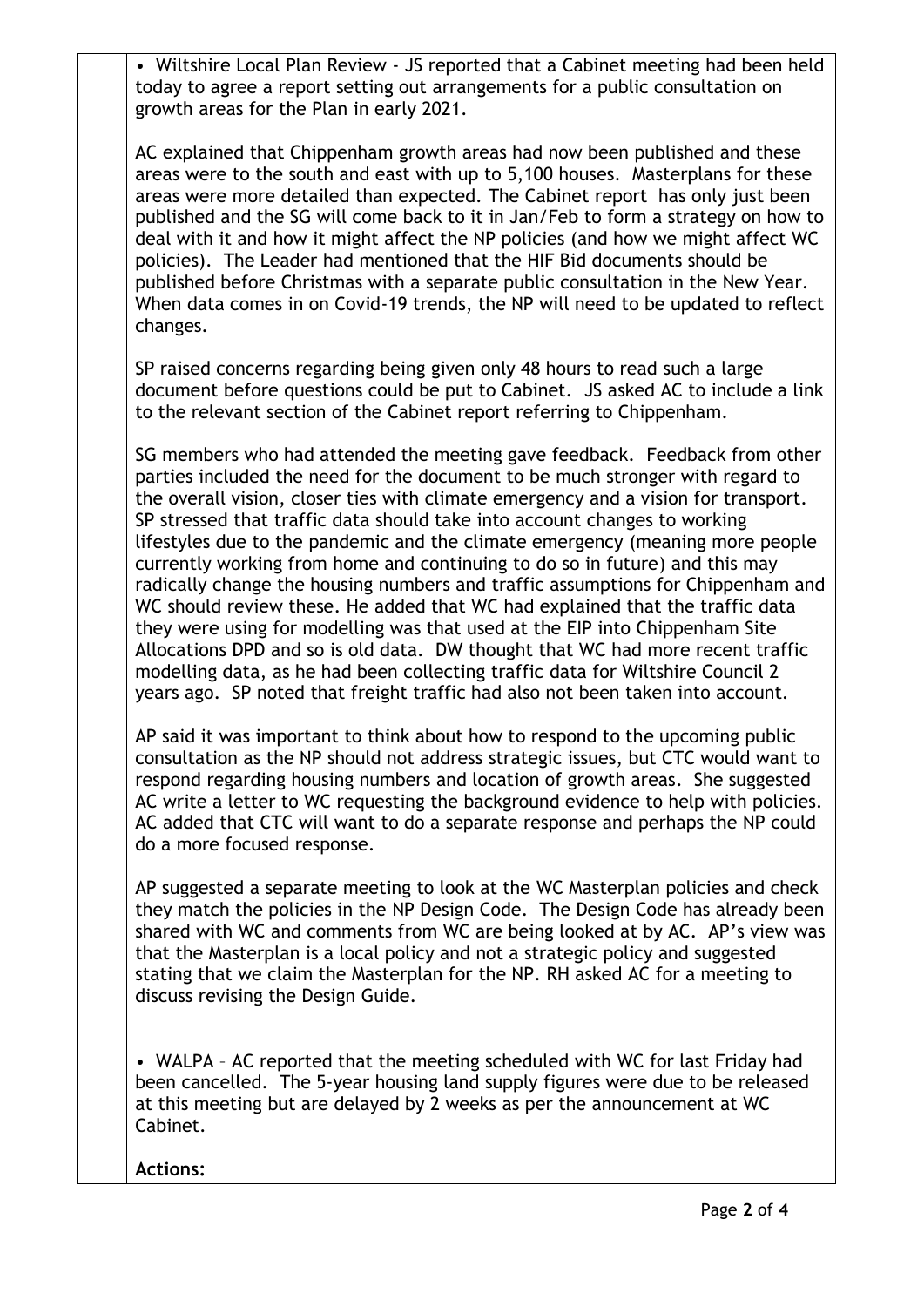|     | AC to write to WC requesting background evidence.<br>$\bullet$                                                                                                                                                                                                                                                                                                                                                                                                                                                                                                                                                                                                                                                                                                                                                                  |
|-----|---------------------------------------------------------------------------------------------------------------------------------------------------------------------------------------------------------------------------------------------------------------------------------------------------------------------------------------------------------------------------------------------------------------------------------------------------------------------------------------------------------------------------------------------------------------------------------------------------------------------------------------------------------------------------------------------------------------------------------------------------------------------------------------------------------------------------------|
|     | AC and RH to set up meeting re. Design Guide.<br>$\bullet$                                                                                                                                                                                                                                                                                                                                                                                                                                                                                                                                                                                                                                                                                                                                                                      |
|     | AC to circulate link to relevant sections of the WC Cabinet Report<br>$\bullet$                                                                                                                                                                                                                                                                                                                                                                                                                                                                                                                                                                                                                                                                                                                                                 |
| 62. | <b>NEXT STEPS</b>                                                                                                                                                                                                                                                                                                                                                                                                                                                                                                                                                                                                                                                                                                                                                                                                               |
|     | AC provided a verbal update following a meeting of CTC's Corporate Management<br>Team in respect of options to progress Plan through 2021 election period/purdah<br>and Reg 14 Consultation. After the election, it is hoped that re-elected CTC<br>Councillors will choose to remain on the SG but CTC Officers could not interfere in<br>democratic process. It was suggested that AC explain to full Council in March via<br>the usual NP Update Report that Reg 14 Consultation will take place in early May<br>(shortly after the election). JS added that consultation should also take place on-<br>line if things aren't back to normal by then. SG meetings will still be held during<br>purdah. AC will email Wiltshire Council Planners regarding whether the Town<br>boundary can be amended prior to the election. |
|     | <b>Action:</b><br>AC to explain timeline for Reg 14 Consultation to full Council in March.<br>AC to email WC Planners re. boundary changes.<br>$\bullet$                                                                                                                                                                                                                                                                                                                                                                                                                                                                                                                                                                                                                                                                        |
| 63. | <b>POLICY PLANNER</b>                                                                                                                                                                                                                                                                                                                                                                                                                                                                                                                                                                                                                                                                                                                                                                                                           |
|     | The updated Policy Planner was noted. AP had looked at Sue McGill's information<br>on walking routes in Google Drive and had written two policies, one on making<br>transport infrastructure and car parks suitable for people with mobility issues and<br>one on way marking for footpaths. AC, Nick Murry and Gemma Grimes had a<br>meeting with Eden Renewables regarding a possible renewable energy (solar)<br>farm site to the south of Pewsham Way. The River Green Corridor Masterplan will<br>come back to the SG in January.                                                                                                                                                                                                                                                                                          |
| 64. | DRAFT POLICIES REVIEW                                                                                                                                                                                                                                                                                                                                                                                                                                                                                                                                                                                                                                                                                                                                                                                                           |
|     | SG members agreed in principle the following draft polices, subject to any<br>adjustments listed:                                                                                                                                                                                                                                                                                                                                                                                                                                                                                                                                                                                                                                                                                                                               |
|     | 8.1 Incubator Units<br>$\bullet$                                                                                                                                                                                                                                                                                                                                                                                                                                                                                                                                                                                                                                                                                                                                                                                                |
|     | There was some confusion regarding what 'fully serviced' meant for incubator<br>units. AP suggested speaking to Huw Thomas regarding the criteria. It was<br>suggested that as the government provides grants for these units, some<br>information may be available on-line regarding size of units, what needs to be<br>provided, etc. The importance of providing a range of sizes was stressed. AP<br>suggested being specific on what is needed and providing evidence on why it is<br>necessary.                                                                                                                                                                                                                                                                                                                           |
|     | SG members reviewed the following items which were amended and brought back<br>to SG members at their request:                                                                                                                                                                                                                                                                                                                                                                                                                                                                                                                                                                                                                                                                                                                  |
|     | 8.2 - Chippenham Design Guide                                                                                                                                                                                                                                                                                                                                                                                                                                                                                                                                                                                                                                                                                                                                                                                                   |